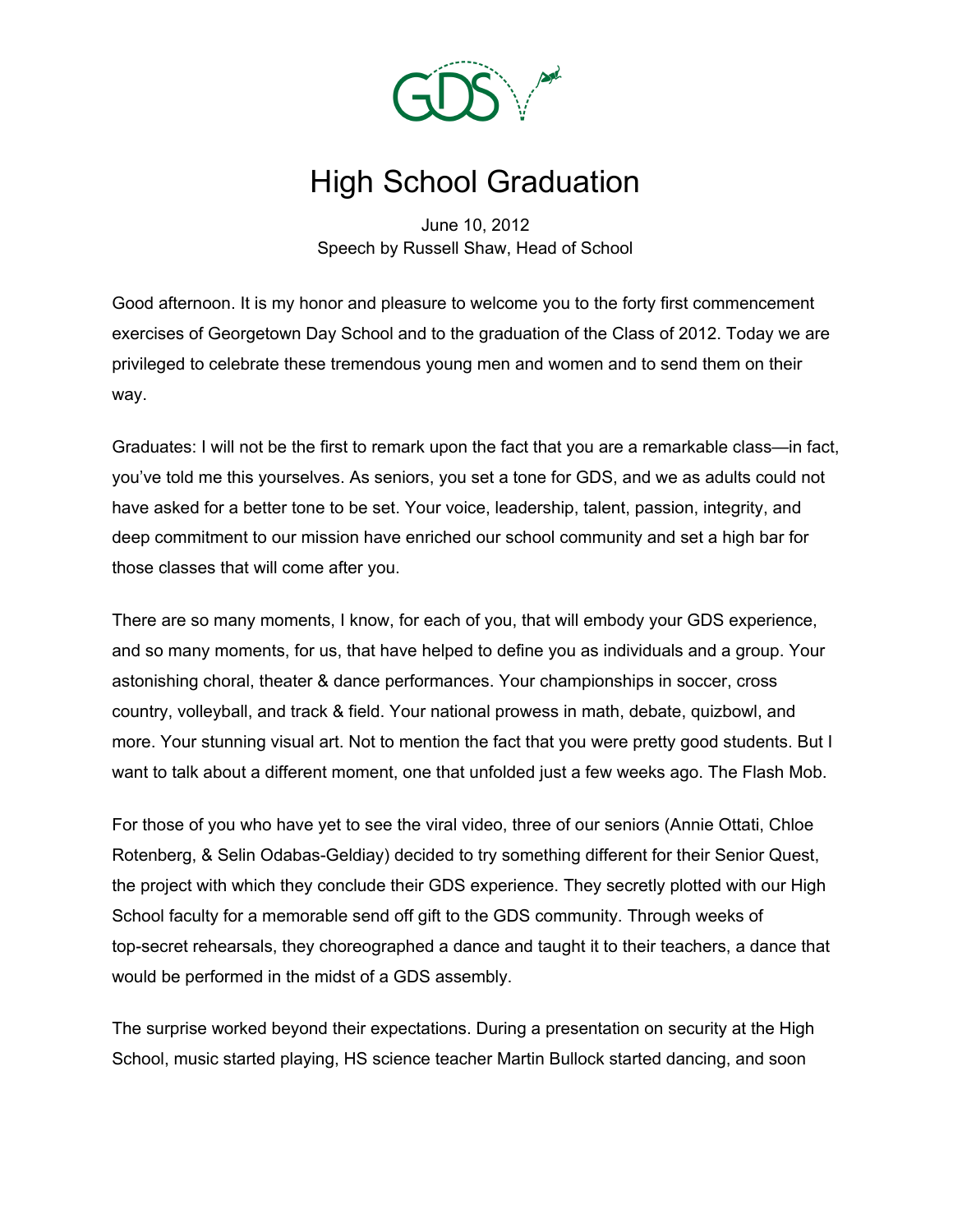scores of teachers were moving in relative unity to "Call Me, Maybe."

Of course, our High School students loved the performance. One said as the Flash Mob came to a close, "I can never be truly happy again because this was the happiest moment of my life."

The faculty was transformed by the experience as well, saying that participating in the flash mob had done more to build authentic connections among colleagues than anything in the past decade.

And the Flash Mob had an impact beyond our campus, reconnecting many people to GDS. The video has been watched more than 3200 times (and counting) by current GDS community members but also by alumni from around the world. Many alumni, upon seeing the video, wrote to us to rave about a performance that recalled for them their own time at GDS & what it meant to be part of a uniquely wonderful school.

The Flash Mob was students teaching teachers, creating community, and extending community. It was building connections between people and helping people to see the world differently. And that, I would argue, is the GDS way.

As you embark from our community, seniors, and prepare to head off to college and your next adventure, I've been reflecting on what you'll need for your journey, and what GDS has given you to take along. Several weeks ago, I wrote to you and asked you what you'll take with you from GDS. I received a wealth of answers, far too many to share here. Here's an abridged version:

## **Kiana Khozai** writes:

I'll take a piece of candy from the college counseling office. I'll take a cool sweatshirt I discovered in the lost and found. I'll take the knowledge that Tony is always watching. But most importantly, I'll take a step towards the rest of my life with fourteen years worth of GDS weirdness in my back pocket. All those numbers and dates and formulas that we've crammed into our brains are going to allow the class of 2012 to build bridges one day. But it's the quirky confidence that GDS taught us outside of the classroom that's going to help us cross those bridges.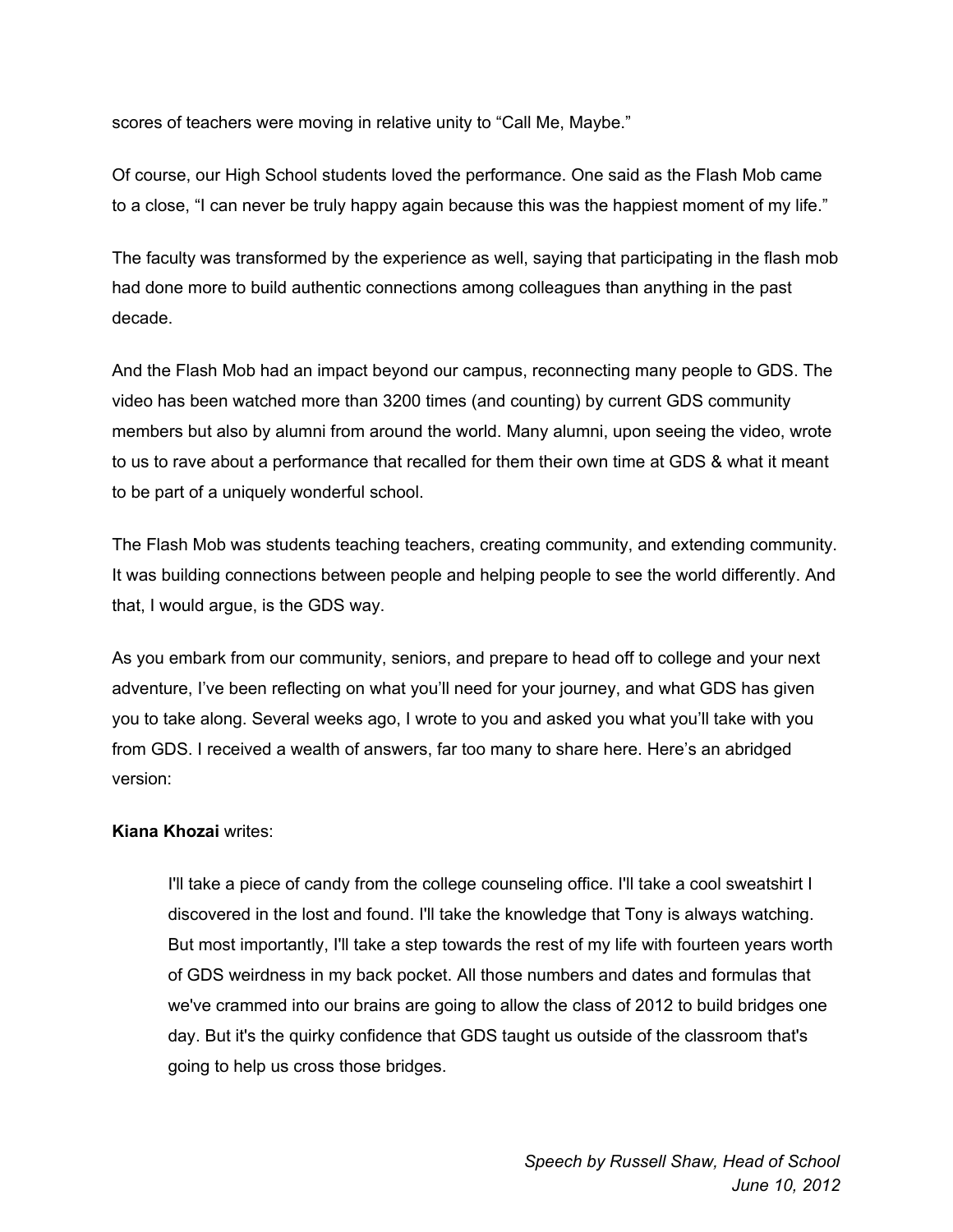**Kate Cullen** writes of a Hopper lens. From Kate:

I will take a life-long love of learning and exploration. I will take perseverance and problem-solving from my math classes, curiosity from my science classes, open-mindedness and worldliness from my language classes, understanding and awareness from my history classes, analytical thinking from my English classes, creativity and collaboration from the arts, and finally, discipline and community from athletics. After thirteen years at GDS, these tools are a core part of who I am. On top of all that, GDS has provided me with a "Hopper lens" through which to view the world. This green "Hopper lens" tinges my view of the world with great compassion, a quest for quirkiness, an eagerness to build community, a spirit of inclusion, and an understanding of difference. The formation of these tools and the creation of this lens is entirely the product of my relationships with teachers, coaches, school administrators, and classmates.

With my GDS treasure chest of memories, tools, and a "Hopper lens" I have no doubt that I'll be able to walk on to a campus of strangers next fall and build myself another invigorating, illuminating, and incredible community.

**Jesse Gainsburg** writes of passion:

GDS has taught me about going after what you are passionate about. Within our class are elite debaters, quiz bowlers, athletes, actors/actresses, and artists. Not to detract from these individuals' abilities, but I believe that GDS has greatly facilitated their success.

Leah, Caitlin, and Andrija write about voice. **Leah Snider** will take from GDS:

…a newfound confidence in my opinion, because of the incredible teachers who have assured me time and time again that my voice matters, and now I believe it.

## **Caitlin de Lisser-Ellen** will take:

The belief that "all you have to do is ask."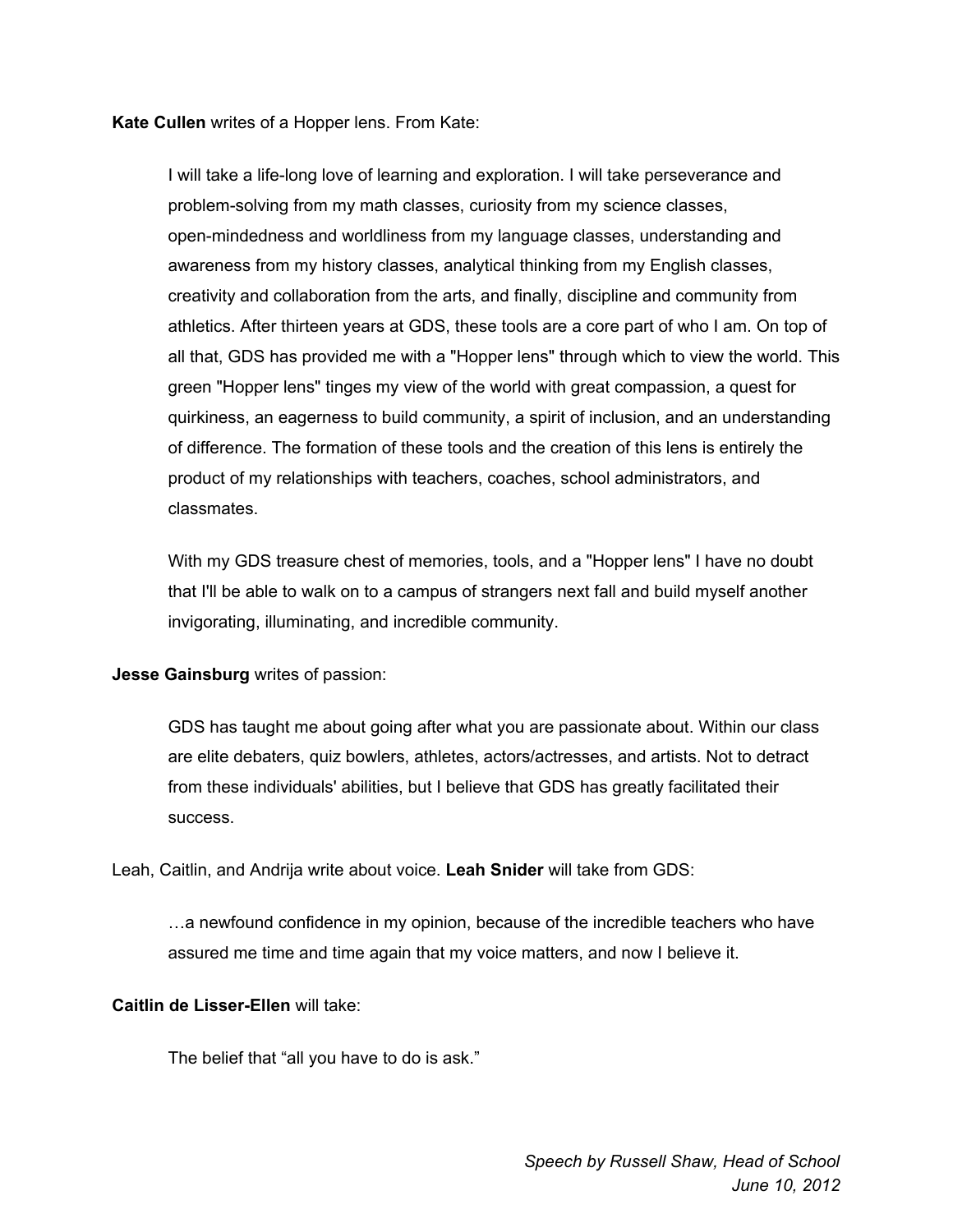The world is not as mysterious as we have been led to believe, and if you are bold and take that first step, you will see results.

So in college, if I need something or I'd like to see something changed, I'll send that one email. I mean, it couldn't hurt.

**Andrija Zuzul** will take with him:

A counterargument.

**Dan Samet** writes of community and mistakes. From Dan:

GDS has shown me that if a community is to succeed it needs to recognize and honor what each individual brings to the table. Similarly, I will leave with the understanding that, even though many will inevitably disagree with me, it is vital to understand their positions. Acceptance and respect are about as pertinent to GDS as the color green.

GDS has also given me a space where it is OK to be wrong. Our teachers really encourage us to take risks and to step out of our comfort zones. I have concluded that it is healthy and beneficial to not get everything we want. It may be difficult, but it's worth it. Whether it is a grade or a girl, mysterious challenges await us at every turn. GDS is full of them, and I am so, so thankful to the school.

And finally, **Isaac Stanley-Becker** writes of his teachers:

My teachers made me feel as though what we were studying was the single most important thing in the world and inspired me to think, read, write, and be better. At the same time, they had the hearts to turn my gaze outward, to contemplate the world around me and consider my place in that world. It takes a special kind of teacher to impart knowledge of a well-crafted sentence or a pesky derivative while also doling out profound life lessons. GDS taught me history, math, French, and so on, and it taught me that well. But more important, GDS taught me new ways of thinking, new ways of asking, new ways of disagreeing, and new ways of arguing. New ways of being confused, new ways of being interested, and new ways of being curious.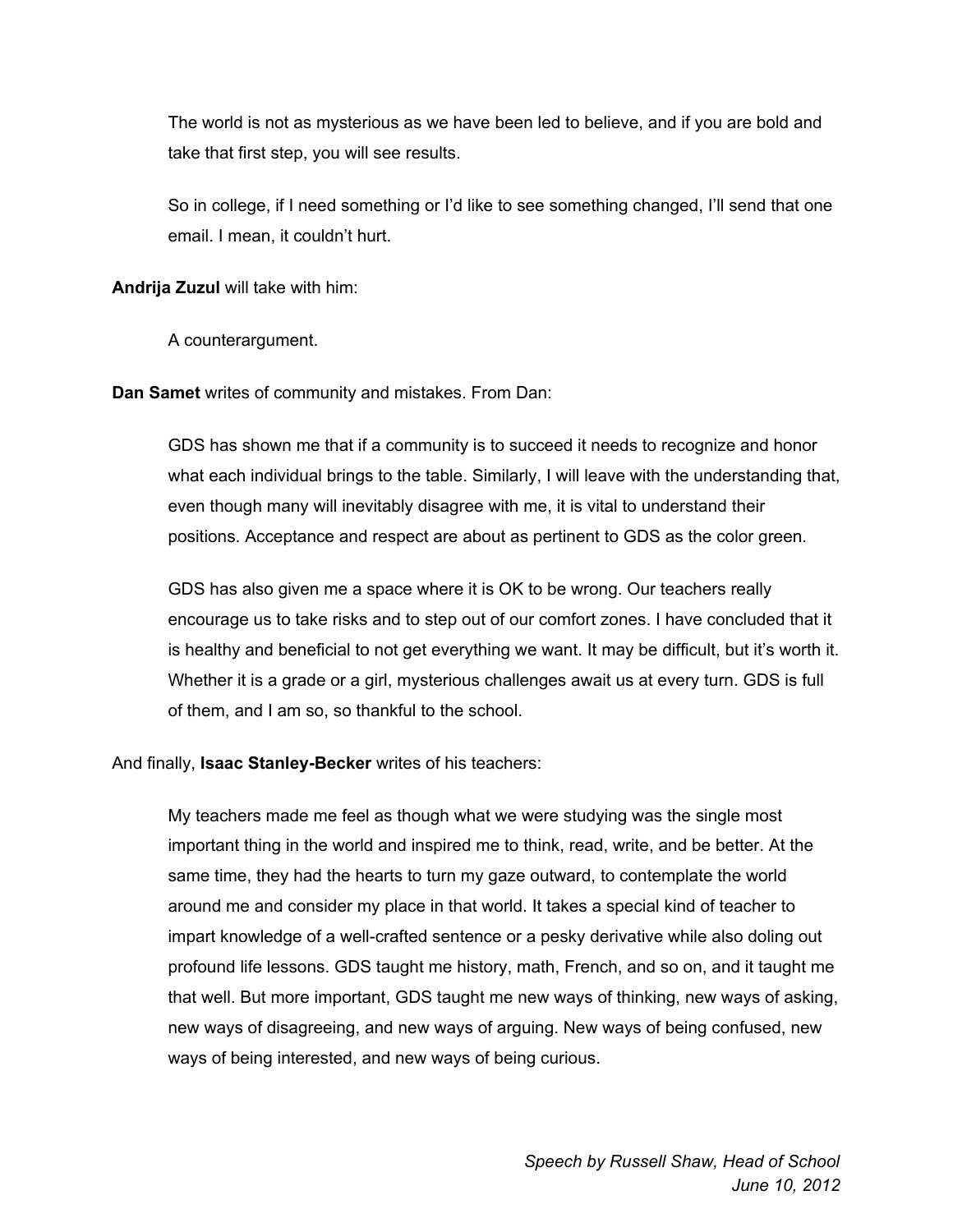I think this is fitting for a place that opened its doors as the first integrated school in a segregated city. Then, the act of learning served a vital political and social purpose. Today, GDS is still a place where education means so much more than a blackboard and some rows of desks. I've learned the most here in those chance encounters with a teacher sitting on the floor of the first floor hallway or that awkward moment when someone in class asks an off-topic and maybe even slightly inappropriate question, at 11 p.m. in the black box or at 5 a.m. on the way to a debate tournament.

These are the principal moments that I'll carry with me as I move onto college and beyond. I'll think about the intensity of Richard's explanation of Descartes and human existence and about the hilarity of Suzie's AP pep talks, while I reflect on a school with a soul that made me love learning and made me feel like I could do anything in the world.

Seniors, it's gratifying to know how much you'll be taking with you from GDS. Last week at graduation rehearsal, I added one more thing to your list, when I gave you each this book, Zadie Smith's *White Teeth*, a story of families from very different backgrounds and the community that they create together.

Smith's book is remarkable for a number of reasons. First, she began writing it while an undergraduate at Cambridge and published it when she was 23—a reminder to each of you that you are ready to make an impact, even now, and for many years to come. As you learned at GDS, however, this doesn't happen by itself. It takes lots and lots of hard work.

*White Teeth* is also noteworthy for the way it chronicles a world whose demographics are changing before our eyes, one in which we learned that for the first time this year in the United States, white babies were not the majority of those born. At GDS we know that who's here is changing, and who's here matters.

*White Teeth* describes a changing London, one in which Millat Ick-ball, the British born son of Bangladeshi immigrants, marries Irie Jones, the daughter of white Archie Jones and Jamaican Clara Bowden. Smith writes, ''It is only this late in the day that you can walk into a playground and find Isaac Leung by the fish pond, Danny Rahman in the football cage, Quang O'Rourke bouncing a basketball and Irie Jones humming a tune. Children with first and last names on a direct collision course.'' The book, while rife with the tensions that can arise from people with